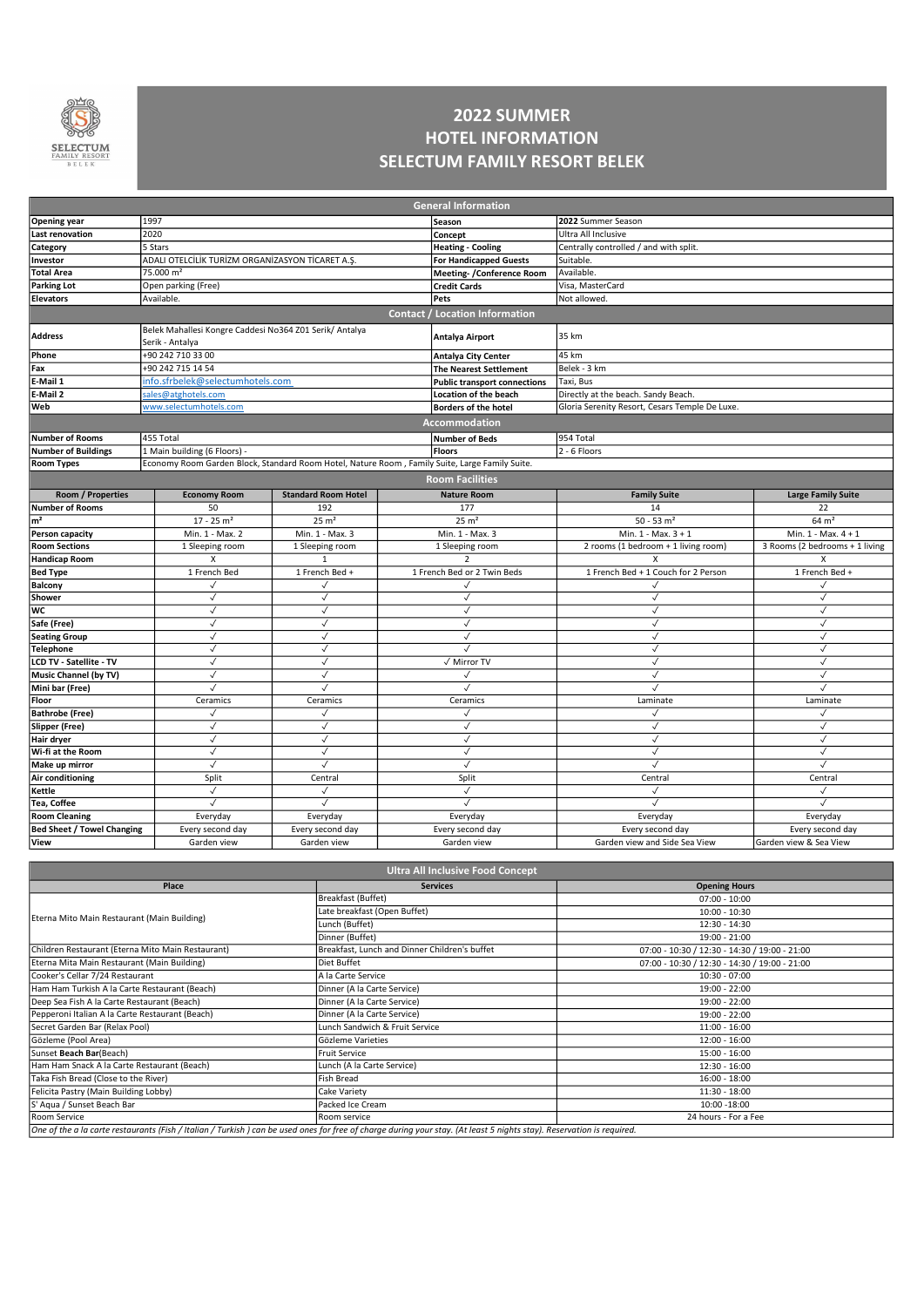

## HOTEL INFORMATION SELECTUM FAMILY RESORT BELEK

|                               |                                                                                                                | 2022 SUMMER                                 |                                                                         |
|-------------------------------|----------------------------------------------------------------------------------------------------------------|---------------------------------------------|-------------------------------------------------------------------------|
|                               |                                                                                                                |                                             |                                                                         |
| SELECTUM                      |                                                                                                                | <b>HOTEL INFORMATION</b>                    |                                                                         |
| <b>FAMILY RESORT</b><br>BELEK |                                                                                                                |                                             | <b>SELECTUM FAMILY RESORT BELEK</b>                                     |
|                               |                                                                                                                |                                             |                                                                         |
|                               |                                                                                                                |                                             |                                                                         |
|                               |                                                                                                                | <b>Ultra All Inclusive Beverage Concept</b> |                                                                         |
|                               | <b>Bar Name</b>                                                                                                |                                             | <b>Opening Hours</b>                                                    |
|                               | Innovador 7/24 Bar (Pool Area & close to the River)                                                            |                                             | 24 Hours open                                                           |
|                               | <b>Gradito Lobby Bar</b>                                                                                       |                                             | $08:00 - 24:00$                                                         |
|                               | S'Aqua Pool Bar (Pool Area)                                                                                    |                                             | $10:00 - 24:00$                                                         |
|                               | <b>Sunset Beach Bar (Beach)</b><br>Cosby Lobby Bar (Lobby at Main Building)                                    |                                             | $10:00 - 18:00$<br>$10:00 - 24:00$                                      |
|                               | Atrium Bar (Main building upper lobby, open during the season transitions and depends on weather)              |                                             | $10:00 - 24:00$                                                         |
|                               | Select Coffee Shop (close to the River)                                                                        |                                             | $10:00 - 18:30$                                                         |
|                               | Secret Garden Bar (Relax Pool)                                                                                 |                                             | 10:00 - 18:00                                                           |
|                               | Vital Vitamin Bar (Pool Area)                                                                                  |                                             | $11:00 - 16:00$                                                         |
|                               | S'Arena Bar (Beach)                                                                                            |                                             | $21:30 - 24:00$                                                         |
| <b>WHISKY</b>                 | <b>Disco Bar</b>                                                                                               |                                             | 23:30 - 01:30                                                           |
| <b>RAKI</b>                   | Chivas Regal (12 yıllık), Jack Daniels, JB, Johnnie Walker Red Label,<br>Efe Yaş Üzüm, Yeni Rakı, Tekirdağ     | <b>TEQUILA</b><br><b>GIN</b>                | Olmeca Blanco, Orendain Blanco<br>Gordon's, Beefeater                   |
| <b>VODKA</b>                  | Absolut, Smirnoff, Gilbey's                                                                                    | <b>COGNAC</b>                               | Remy Martin V.S.O.P, Napoleon Brandy                                    |
| <b>RUM</b>                    | Bacardi, Havana Club, Captain Morgan                                                                           |                                             |                                                                         |
| <b>LIQUEUR</b>                | Baileys, Archers, Amaretto Disaronno, Jägermeister, Malibu                                                     |                                             |                                                                         |
| <b>APERITIF</b>               | Campari, Martini Bianco, Martini Rosso, Martini Extra Dry, Aperol                                              |                                             |                                                                         |
| <b>WINE</b>                   | Red: Kavaklıdere Myrina, Villa Doluca, Porta Diverti (Eceabat)                                                 |                                             |                                                                         |
|                               | Local and some imported luxury alcoholic / non-alcoholic beverages.                                            |                                             | Import drinks are served at some bars.                                  |
|                               | The minibar is stocked daily with soft drinks and beer.                                                        |                                             | Drinks are served in all bars from menu cards and Qr Code.              |
|                               | Served are Cola, Cola Zero, Fanta, Sprite, Ice Tea (lemon and peach), Schweppes Tonic, Schweppes               |                                             | Mineralwater and still water are served from glass and plastic bottles. |
|                               | Bitter Lemon, Ayran, Limonade, Soda<br>Efes Pilsen, Efes Malt, Tuborg Gold, Beck's and Bomonti are all served. |                                             | Alcoholic beverages are not served to guests under the age of 18.       |

|                                                        |                                   | Pool                           |                                                                    |
|--------------------------------------------------------|-----------------------------------|--------------------------------|--------------------------------------------------------------------|
| Name of the pool                                       |                                   | Area (m <sup>2</sup> )         | Depth (cm)                                                         |
| Main pool                                              |                                   | 1600                           | 140                                                                |
| Half Olympic pool                                      |                                   | 400                            | 140                                                                |
| Relax Pool (Jacuzzi)                                   |                                   | 170                            | 140                                                                |
| Garden Pool                                            |                                   | 280                            | 140                                                                |
| Indoor Pool, Heated                                    |                                   | 65                             | 120                                                                |
| 1 Aqua Tower. 6 Slides for Children (Mini - Club Area) |                                   | 540                            | 30                                                                 |
| <b>Aquapark for Adults</b>                             |                                   | 5 Slides                       | Dry Exit                                                           |
|                                                        |                                   | <b>Beach</b>                   |                                                                    |
| <b>Beach properties</b>                                |                                   | <b>Beach dimensions</b>        | <b>Piers</b>                                                       |
| Directly on the beach, fine sandy beach                |                                   | 300 m long                     |                                                                    |
|                                                        |                                   |                                | Not available.                                                     |
|                                                        |                                   | <b>For Children</b>            |                                                                    |
| Playground                                             |                                   |                                | Mini Disco                                                         |
| Mini Club for children from 4 to 12 years old          |                                   |                                | Teenager club for children from 13 - 17 years (high season)        |
| Baby carriage (for a fee)                              |                                   |                                | Sporting Activities, Pool Games, Competitions, Creative Activities |
|                                                        |                                   | <b>PUPPIES WORLD KIDS CLUB</b> |                                                                    |
|                                                        |                                   | 4-8 AGES                       |                                                                    |
| Working Hours: 09:00 - 00:00                           | Kids Yoga                         |                                | Group game                                                         |
| Lego World                                             | <b>Morning Gymnastics</b>         |                                | Show Workshops                                                     |
| <b>Bubble games</b>                                    | Wood Workshop                     |                                | Children's Festival                                                |
| Ebru Art                                               | <b>Stone Painting</b>             |                                | Kinetix Sand Play                                                  |
| <b>Fragrant Stone</b>                                  | Children's Boccia                 |                                | Friendship Bracelet                                                |
| <b>Sticky Darts</b>                                    | Nerf Gun Game                     |                                | Kids Football                                                      |
| Minion bowling                                         | Group Games                       |                                | Cube Eva Printing                                                  |
| Music room                                             | Musical                           |                                | Ps Games                                                           |
| <b>Bag Design</b>                                      | Craft Robot                       |                                | Wizard's Shop                                                      |
| Craft Rocket                                           | <b>Bracelet Design</b>            |                                | Bubblegum                                                          |
| Crown-Mask Design                                      | Folding paper (Origami)           |                                | <b>Kids Disco</b>                                                  |
| Adventure of Toys                                      | <b>Magic Bubbles</b>              |                                | Children's Musical Show                                            |
| Simon's World                                          | Garden and Indoor Games           |                                |                                                                    |
|                                                        |                                   | <b>9-12 AGES</b>               |                                                                    |
| Working Hours: 09:00 - 00:00                           | Kids Yoga                         |                                | <b>Morning Gymnastics</b>                                          |
| Children's Conservatory                                | Wood Workshop                     |                                | Ebru Art                                                           |
| Canvas Work                                            | Friendship Bracelet               |                                | <b>Stone Painting</b>                                              |
| Nerf Target Game                                       | Boccia                            |                                | Water Balloon Darts                                                |
| Group Games                                            | <b>Sticky Darts</b>               |                                | <b>Balloon Darts</b>                                               |
| Garden Games                                           | Water ball                        |                                | Nerf Gun Battle                                                    |
| Ps Football Tournament                                 | Nerf Water Games                  |                                | Nerf Group Games                                                   |
| Garden and Indoor Games                                | Kids Football                     |                                | Show Workshops                                                     |
| Kids Disco                                             | Wizard's Shop                     |                                | Bubblegum                                                          |
| Super heroes                                           | Adventure of Toys                 |                                | <b>Magic Bubbles</b>                                               |
| Lego World                                             | Ps Games                          |                                |                                                                    |
|                                                        |                                   | 13-17 AGES                     |                                                                    |
| Working Hours: 09:00 - 00:00                           | <b>Scented Soap Making</b>        |                                | Ebru Art                                                           |
| Canvas Work                                            | Friendship Bracelet               |                                | <b>Teen Bracelet</b>                                               |
| <b>Teen Conservatory</b>                               | Water ball                        |                                | <b>Teen Darts</b>                                                  |
| <b>Teen Group Games</b>                                | Nerf Water Wars                   |                                | Pinball                                                            |
| PS Tournament                                          | Teen Aquapark                     |                                | <b>Water Nerf</b>                                                  |
| <b>Teen Dance Night</b>                                | <b>Teen Football</b>              |                                | Ps Games                                                           |
| <b>Musical Game</b>                                    | <b>Teen Terrace Conversations</b> |                                | Ping pong                                                          |